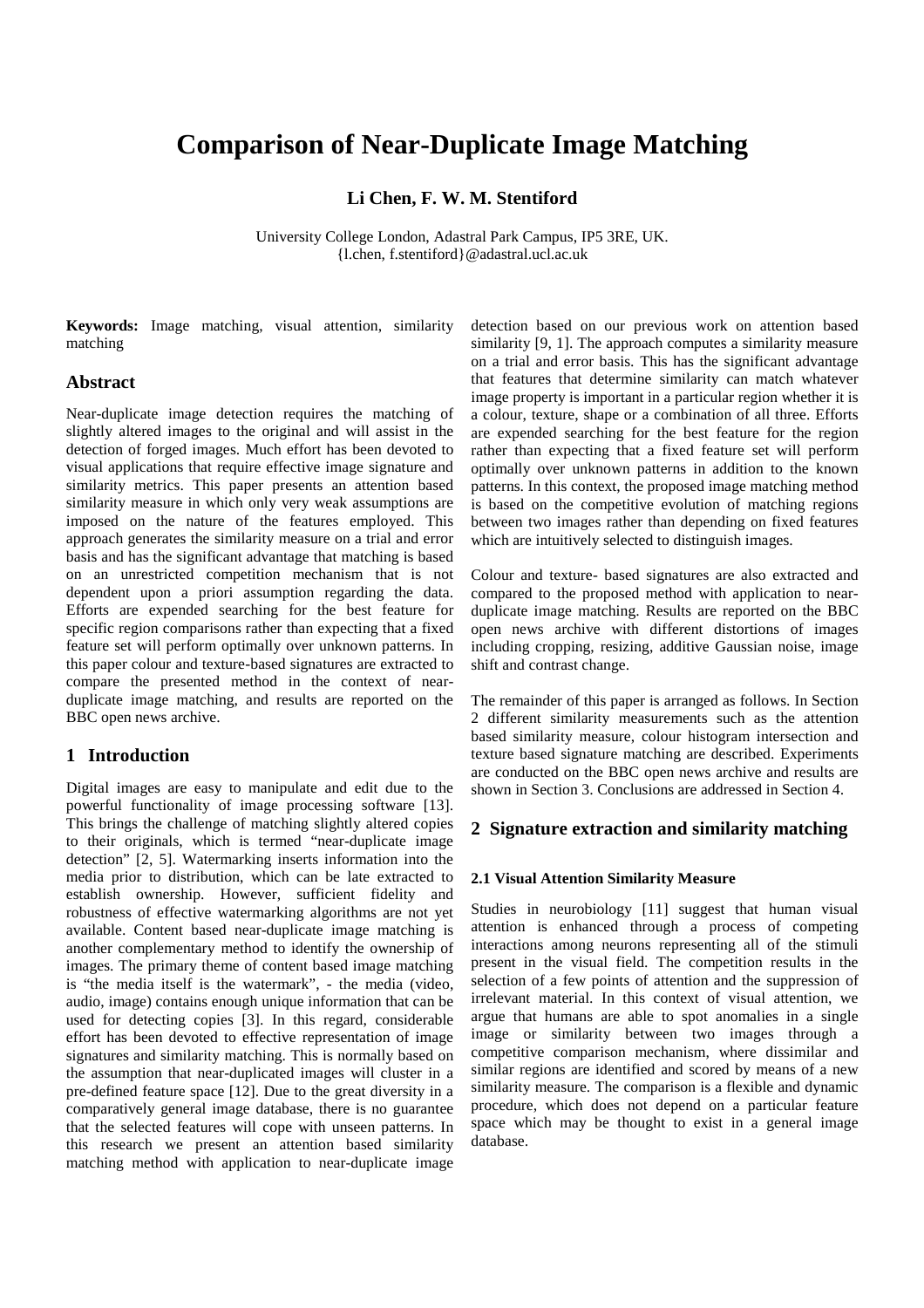Let a measurement  $a = (a_1, a_2, a_3)$  correspond to a pixel  $x = (x_1, x_2)$  in image A and a function *F* is defined so that *a = F(x)*.

Consider a neighbourhood N of *x* where

$$
N = \{x \in N \text{ if and only if } |(x_i - x_i) \le \varepsilon_i|\}.
$$

Select a set (called a fork) of *m* random pixels  $S<sub>x</sub>$  from *N* where

$$
S_x = \{x_1, x_2, \dots, x_m\}.
$$

Select another random pixel *y* in image B and define the fork *S y*

$$
S_y = \{y_1, y_2, ..., y_m\}
$$
 where  $x - x_i = y - y_i \forall i$ .

The fork  $S_x$  matches  $S_y$  if

$$
\left|F_j\left(y_i\right) - F_j\left(x_i'\right)\right| \leq \delta_j \quad \forall i, j.
$$

That is, a match occurs if all colour values (suffix *j*) of corresponding pixels in  $S_x$  and  $S_y$  are close. The similarity score of a pixel *x* is incremented each time one of a set of *M* neighbourhoods *<sup>x</sup> S* matches a neighbourhood *S <sup>y</sup>* surrounding some  $y$  in pattern B. This means that pixel  $x$  in A that corresponds to large numbers of matches between a range of *M* neighbouring pixel sets  $S<sub>x</sub>$  and pixel neighbourhoods somewhere in B are assigned high scores. In Fig. 1,  $m = 3$ pixels *x'* are selected in the neighbourhood of a pixel *x* in pattern A and matched with 3 pixels in the neighbourhood of pixel *y* in pattern B. Note that pixel *x* itself does not have to match pixel *y*.

A parameter *s* is introduced to limit the area in pattern B within which the location  $y$  is randomly selected.  $s = 2$ defines the dotted region in Fig. 1. This improves the efficiency of the algorithm in those cases where it is known that corresponding regions in the two images are shifted by no more than *s* pixels. In effect *s* represents the maximum expected mis-registration or local distortion between all parts of the two images.



Figure 1 Neighbourhood at location *x* matching at location *y*

The similarity score between image A and B is calculated in the following steps:

Step1:  $C_{AB} = 0$ ;

Step2: For each pixel *x* in A, generate a random fork  $S_x$ ;  $p = 0$ ;

Step 3: Select random pixel *y* in image B;

Step 4: Define a corresponding fork *S <sup>y</sup>* ;

Step 5:  $p = p + 1$ ; if  $p > M$  then go to Step 2

Step 6: If  $S_y$  matches  $S_x$  then  $C_{AB} = C_{AB} + 1$  and generate another  $S_x$ ; loop to Step 4.

Step 7: Otherwise loop to Step 3.

The total similarity (called Cognitive Visual Attention CVA) score between images A and B is calculated as below which is normalised by the number of trials and pixels in image A:

$$
C_{AB} = \frac{1}{M \cdot \|A\|} \sum_{x \in A} \left( \sum_{M, y \in B} (1 \mid S_x \text{ matches } S_y, 0 \mid otherwise \right)
$$

where  $||A||$  is the number of pixels in image A and M is the number of forks which are generated to centre on *x* and match image B. The final CVA score is normalised by a selfmatching score, i.e.,  $C_{AB} = C_{AB} / C_{AA}$ , where A is a query image and B is a target from the database.

#### **2.2 Colour-based Signature and Matching**

Swain and Ballard [10] first introduced colour histogram intersection (HI) as a similarity measure to index images and demonstrated its robustness to many variations including a change in orientation, a shift in viewing position and a change in the scene background, partial occlusion, or slight degradation. A colour histogram simply represents the number of pixels in an image having a particular RGB value. Then, the colour histogram is normalised by dividing by the number of pixels in the histogram. An intersection is applied to the normalised histogram in order to find the similarity between two images as follows.

$$
HI = \sum_{i} \min(Q(i), T(i))
$$

where i is the index of a component in the histogram. Q(.) and T(.) represent the histogram of a query and a target image respectively.

#### **2.3 Gabor-based Signature and Matching**

Texture, like colour, is a powerful cue for the analysis of images and it contains important information about the structural arrangement of image content, surfaces and their relationship to the surrounding environment [8]. Since the early 1990s researchers have introduced the *wavelet transform* and the *Gabor filter* into texture measurement schemes. The Gabor filters have been demonstrated to be optimal in terms of minimizing the joint two-dimensional uncertainty in space and frequency [6]. The Gabor filters can be considered as orientation and scale-tuneable edge and line detectors, and the statistics of these micro features in a given region are often used to characterize the underlying texture information.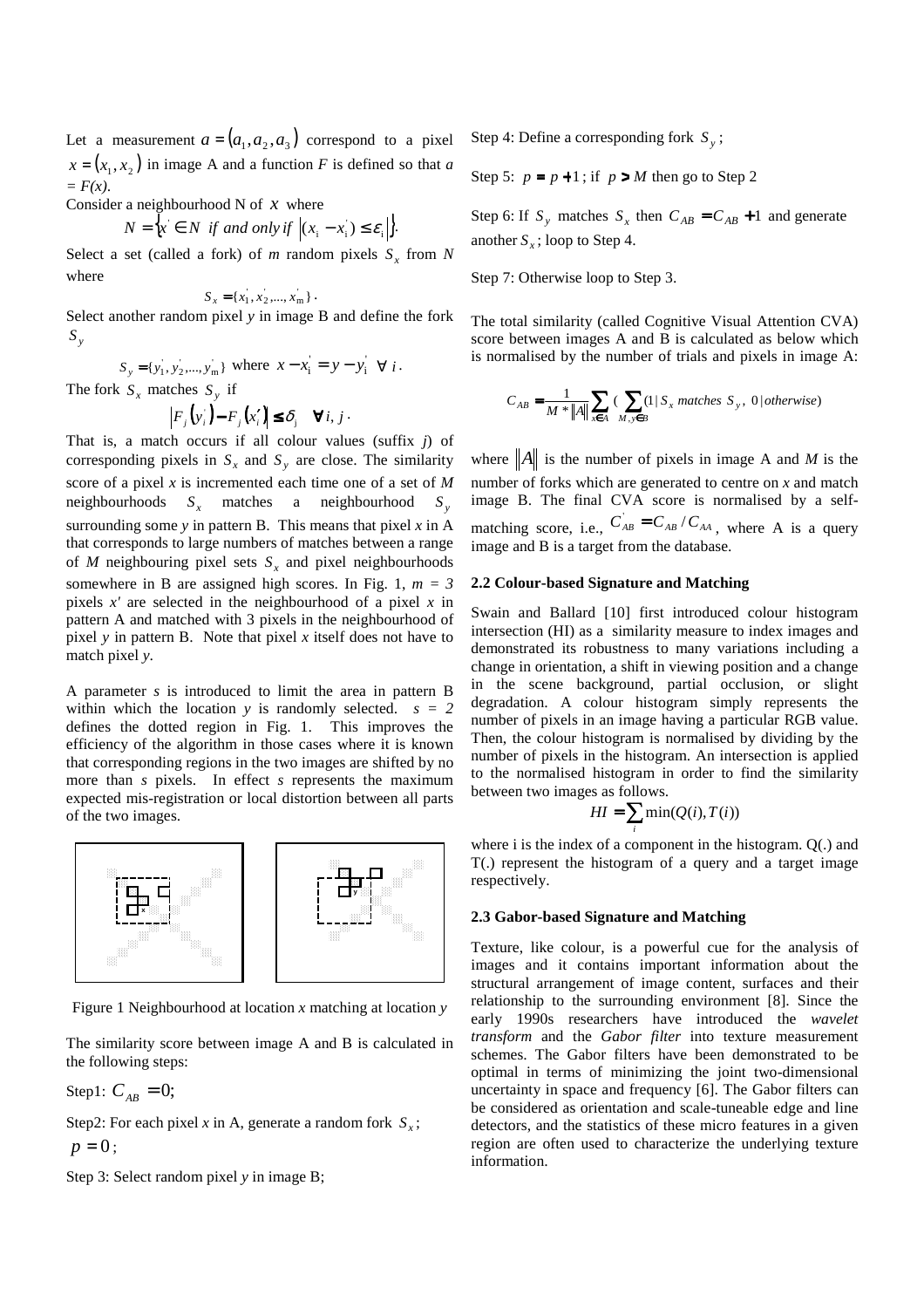A two-dimensional mother Gabor filter is represented as below [6]

$$
g(x, y) = \left(\frac{1}{2\pi\sigma_x\sigma_y}\right) \exp\left[-\frac{1}{2}\left(\frac{x^2}{\sigma_x^2} + \frac{y^2}{\sigma_y^2}\right) + 2\pi jwx\right]
$$

Gabor functions form a complete but non-orthogonal basis set. A set of filters can be obtained by expanding the mother Gabor filter by appropriate dilations and rotations of  $g(x, y)$  through the generation function as following.

$$
g_{mn}(x, y) = a^{-m}g(x, y)
$$

where  $x = a^{-m}(x \cos \theta + y \sin \theta)$ ,  $y = a^{-m}(-x \sin \theta + y \cos \theta)$ , *k*  $\theta = \frac{n\pi}{l}$ ,

 $m=0, 1, ..., s-1$  and  $n=0, 1, ..., k-1$ . *s* is the number of orientations and *k* is the number of scales. The following functions are used to calculate the parameters used in the above function.

1

$$
a=\left(\frac{u_h}{u}\right)^{\frac{1}{v-1}}
$$

where  $u_h$  and  $u_l$  denote the lower and upper centre frequencies of the Gabor filters.

$$
\sigma_x = \frac{\sqrt{2}(a-1)u_h}{\sqrt{\ln 2}(a+1)\pi}
$$

and

$$
\sigma_{y} = \tan\left(\frac{\pi}{2k}\right)\left[u_h - 2\ln\left(\frac{2\sigma_u^2}{u_h}\right)\right] \left[2\ln 2 - \frac{(2\ln 2)^2 \sigma_u^2}{u_h^2}\right]^{-\frac{1}{2}} \left(\frac{2}{\pi}\right)
$$

Given a gray intensity level of an image  $I_{R \times C}$  with  $R \times C$ pixels, its Gabor transform is then defined as

$$
W_{mn}(x, y) = \sum_{x_r=1}^{R} \sum_{y_c=1}^{C} i_{x_r, y_c} g_{mn}^{*}(x - x_r, y - y_c)
$$

where  $*$  indicates the complex conjugate.

The mean  $\mu_{mn}^g$  and the standard deviation  $\delta_{mn}^g$  of  $W_{mn}$  are calculated as the feature components in a feature vector  $F_{\textit{sabor}}$ .

$$
\mu_{mn}^{g} = \frac{\sum_{x=1}^{R} \sum_{y=1}^{C} |W_{mn}(x, y)|}{R \times C}
$$

$$
\delta_{mn}^{g} = \frac{\sqrt{\sum_{x=1}^{R} \sum_{y=1}^{C} (W_{mn}(x, y) - \mu_{mn}^{g}|)^{2}}}{R \times C}
$$

$$
F_{gabor} = \langle \mu_{00}^{g}, \delta_{00}^{g}, \mu_{01}^{g}, \delta_{01}^{g}, ..., \mu_{s-1,k-1}^{g}, \delta_{s-1,k-1}^{g} \rangle
$$

The distance between query image Q and target image T is calculated as below.

$$
d(Q,T) = \sum_{i} \left| F_{\text{gabor}}^{Q}(i) - F_{\text{gabor}}^{T}(i) \right|
$$

where i is the index of a component in a Gabor vector.

The similarity score between two images Q and T is normalised as:

$$
s(Q,T) = 1 - \frac{d(Q,T)}{\max(d(Q,T'))}
$$

where  $T$  is an arbitrary image from the database.

## **3 Experiments**

Experiments were carried out on images downloaded from the BBC open news archives [4]. 75 videos (more than 230,000 frames) cover different topics including conflicts and wars, disasters, personalities and leaders, politics, science & technology, and sports. Since many frames within a scene differ only slightly, and to utilise the diversity in the database, 1392 non-contiguous frames were randomly extracted from the set of every  $100<sup>th</sup>$  frame in the videos to form the database. The size of the original frames is 352 x 288 pixels. 21 images were randomly chosen as queries from the database and 4 distorting transforms were applied to each image including additional Gaussian noise, contrast increase, crop and shift, and resize (see Fig.  $2(a)-(e)$ ). These distorted images were then added to the image database making a total of 1476 images. Images are considered as near-duplicated copies only if they match the distorted images as well as very similar frames that were in the same shot as the query frame. These very similar frames are identified where people could not recognise the difference between them, for example, the pairs of images in Fig. 3,. In Fig. 3, two images in the first row are at a 200 frame distance and the second group is at a 100 frame distance, however, they are nearly identical.

Fig. 2 shows the relationship of the normalised similarity scores of the attention based method, the colour histogram intersection, and the Gabor based signature matching on two groups of original examples and their altered copies. It is illustrated in Fig. 2 (f)-(g) that similarity scores of the nearduplicated copies are most close to the original images based on the CVA method, followed by similarity matching of Gabor-based signature and colour histogram intersection. 21 source query images are examined and repeat this result. According to our early research [1], with M increased, the trend of similarity score distribution was more obvious. It is interesting that blurred and contrast shifted images seem less affected in the CVA similarity matching compared to other alterations. The colour histogram intersection is very sensitive to Gaussian noise and cropping operations.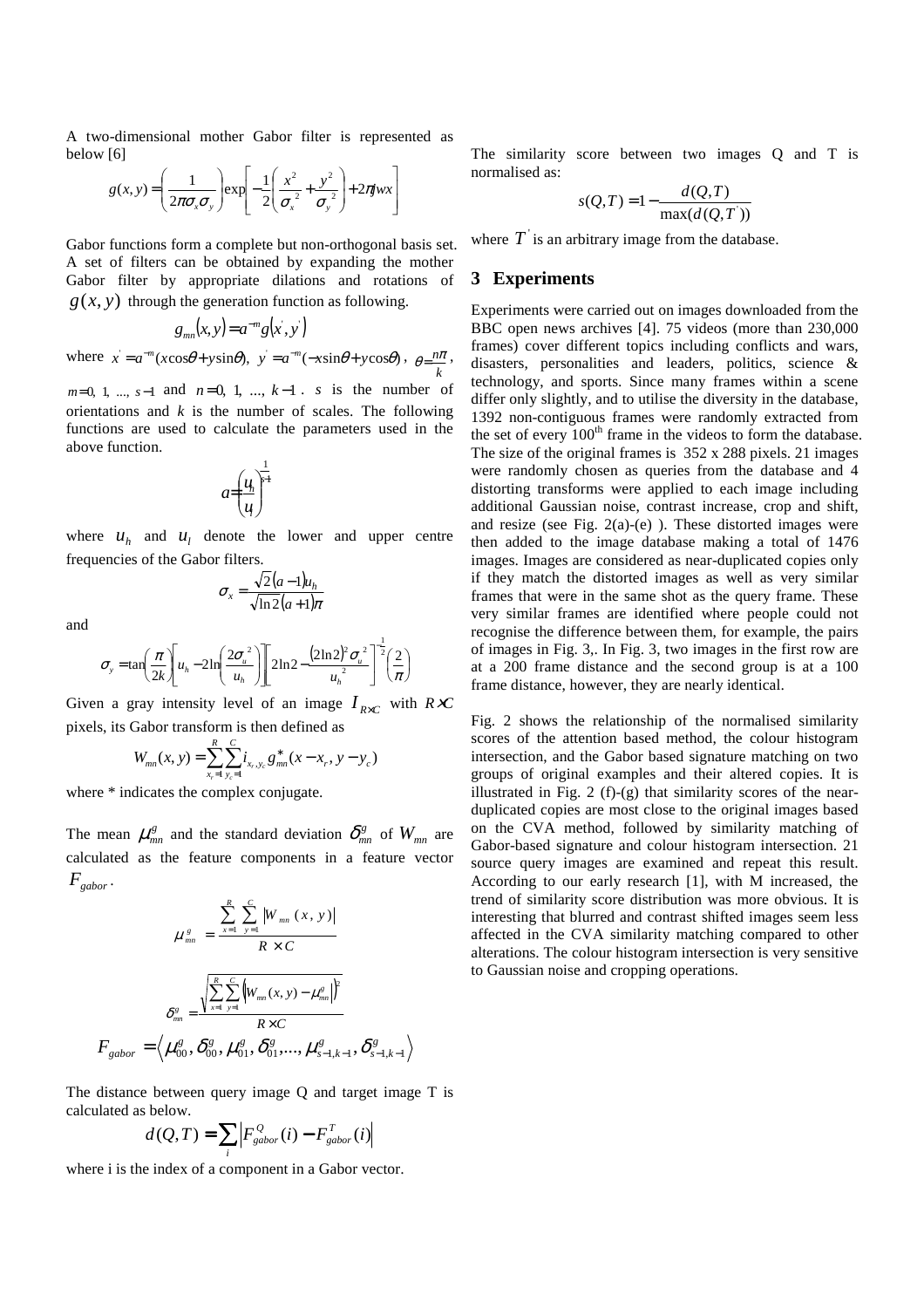







Fig. 4 illustrates the average precision and recall performance on 105 queries of the attention based matching algorithm (*M*=20) against two other methods: (a) similarity matching based on colour histogram intersection and (b) texture-based signatures. Recall is the ratio of the number of near-duplicate images retrieved to the total number of near-duplicate images in the database; precision is the ratio of the number of nearduplicate images retrieved to the total number of irrelevant and relevant images retrieved.



Figure 3 Examples of near-duplicated images (a) Two frames with 200 frame distance (b) Two frames with 100 frame distance

The proposed similarity measure takes about 1 second to compare two images in a single thread on a 2.0GHz Pentium 4 computer. The matching of forks can be carried out in parallel as each operation is independent of the others, and could potentially run at video speeds of faster.



Figure 4 Average recall versus precision on 105 queries

The 105 queries consisted of the 21 randomly chosen images together with their 4 distorted versions. It is noted that although the Gabor-based signature matching method demonstrates a similarity score distribution close to the CVA